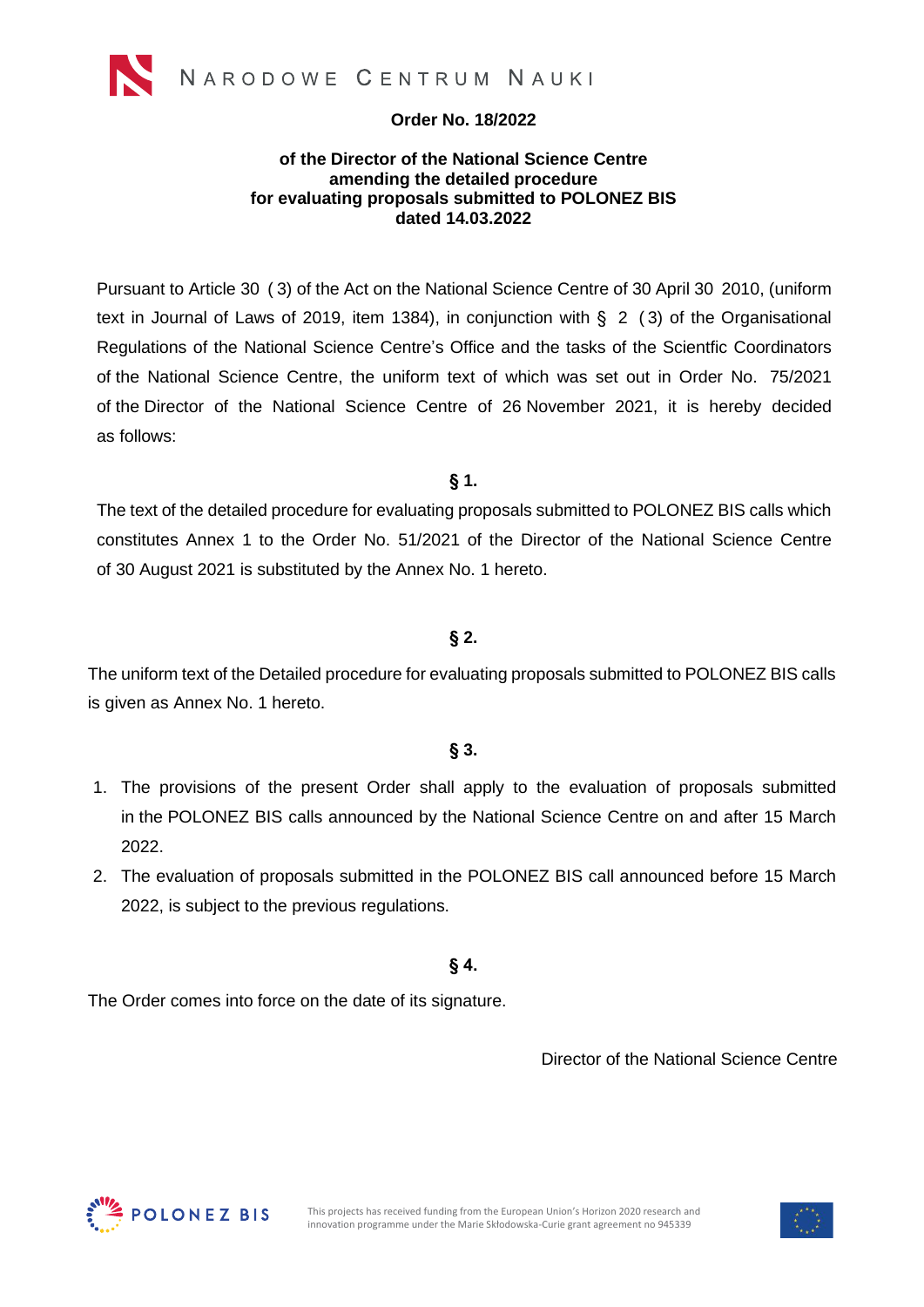Annex 1 to Order No 18/2022 of the NCN Director amending the detailed procedure for evaluating proposals submitted to POLONEZ BIS calls, dated 14.03.2022

**§ 1.**

Whenever this Order refers to:

- 1) NCN, it shall mean the National Science Centre;
- 2) Council, it shall mean the Council of the National Science Centre;
- 3) Director, it shall mean the Director of the National Science Centre;
- 4) Coordinator, it shall mean the scientific coordinator referred to in Article 2(5) of the Act on the National Science Centre of 30 June 2010 (Journal of Laws of 2019, item 1384, hereinafter referred to as the "Act" );
- 5) Expert Team (hereinafter also referred to as the "Team"), it shall mean Experts and Ethical Experts appointed in a respective group of disciplines, i.e. HS, ST and NZ to evaluate proposals submitted to POLONEZ BIS;
- 6) Committee, it shall mean a group of Experts and Ethical Experts comprising the Expert Team, interviewing candidates at the second stage of merit-based evaluation; the Chair shall decide on the composition of the Committee;
- 7) Expert, it shall mean an Expert Team member or Committee member participating in the merit-based evaluation;
- 8) Ethical Expert, it shall mean an Expert Team member or Committee member participating in the evaluation of the ethics issues of Proposals at the second stage of merit-based evaluation;
- 9) Reviewer, it shall mean an external expert referred to in in Article 22 (2) of the Act, who is not an Expert Team member and drafts an individual review of Proposals at the second stage of merit-based evaluation;
- 10) Proposal, it shall mean a Proposal submitted in response to the POLONEZ BIS call launched by the National Science Centre;
- 11) Meeting, it shall mean a single day in an Expert Team's or Committee's Session;
- 12) Session, it shall mean all Meetings of the Expert Team or Committee at a given stage of the merit-based evaluation;
- 13) Edition, it shall mean calls launched by the National Science Centre with deadlines expiring on the same date;



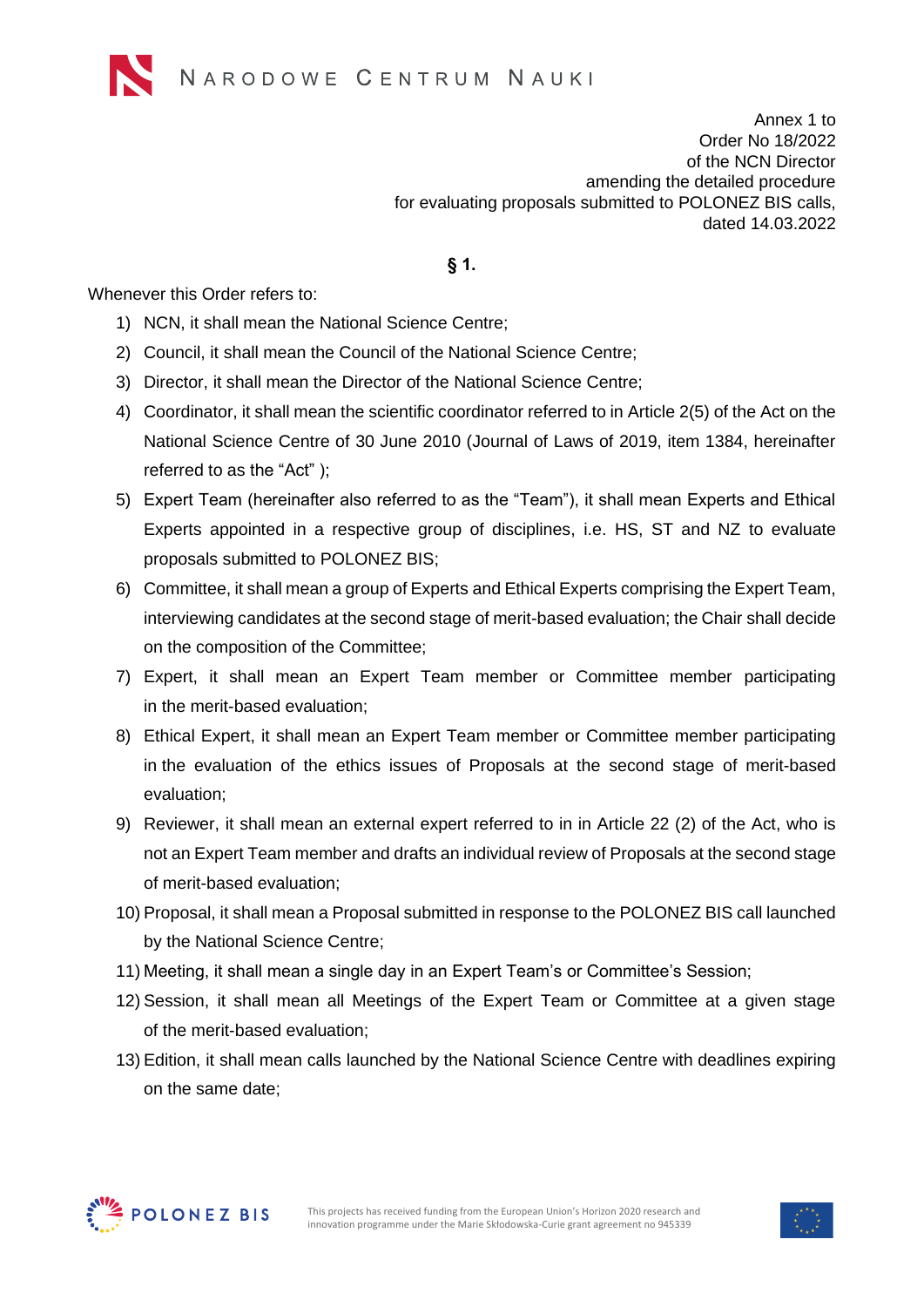- 14) Ranking Long List, it shall mean the Ranking List of Proposals evaluated at the first stage of merit-based evaluation with an indication of proposals recommended for the second stage of merit-based evaluation;
- 15) Ranking Short List, it shall mean the Ranking List of Proposals evaluated at the second stage of merit-based evaluation with an indication of Proposals recommended for funding and proposals from the Waiting List;
- 16) Waiting List, it shall mean the list of proposals awarded at least 70 percentage points, out of the maximum number of 100 points, which fall outside the limit of available funds allocated by the Council for research projects in a respective group of disciplines;
- 17) Applicant, it shall mean an individual (natural person) submitting a POLONEZ BIS proposal and named therein as the Principal Investigator;
- 18) Host Institution, it shall mean a participating entity, i.e. the institution specified in the Proposal as the location of the POLONEZ BIS project.

#### **§ 2.**

#### **General Provisions**

- 1. Members of the Expert Teams shall be selected by the Council pursuant to the document "Expert Teams of the National Science Centre: Formation and Appointment" and shall be appointed by the NCN Director. The number of Experts, Ethical Experts in the Teams and the Teams shall be decided upon by the Council considering (*inter alia*) the number and subject of evaluated Proposals and the need to carry out the call in an orderly manner.
- 2. For the purposes of each POLONEZ BIS call, Expert Teams shall be established to evaluate Proposals submitted to one of the three groups of disciplines, i.e. HS, ST and NZ;
- 3. A Team shall consist of at least five Experts, excluding Ethical Experts.
- 4. The work of an Expert Team shall be managed by a Chair selected by the Council from the Experts.
- 5. During the Meetings, a Team's Chair may appoint another Expert to manage the work of the Team in his/her stead. Should the Team's Chair be unable to appoint such an Expert, he/she shall be appointed by the Coordinator.
- 6. The Experts and Ethical Experts shall be bound by the ethical rules laid down in the "Code of Ethics for Experts of the National Science Centre".
- 7. The Coordinator shall exclude an Expert or Ethical Expert from the Proposal evaluation procedure in the event of a conflict of interest or justified suspicion of a bias in the Expert's or Ethical Expert's actions.
- 8. Proposals submitted to POLONEZ BIS shall be evaluated in English.



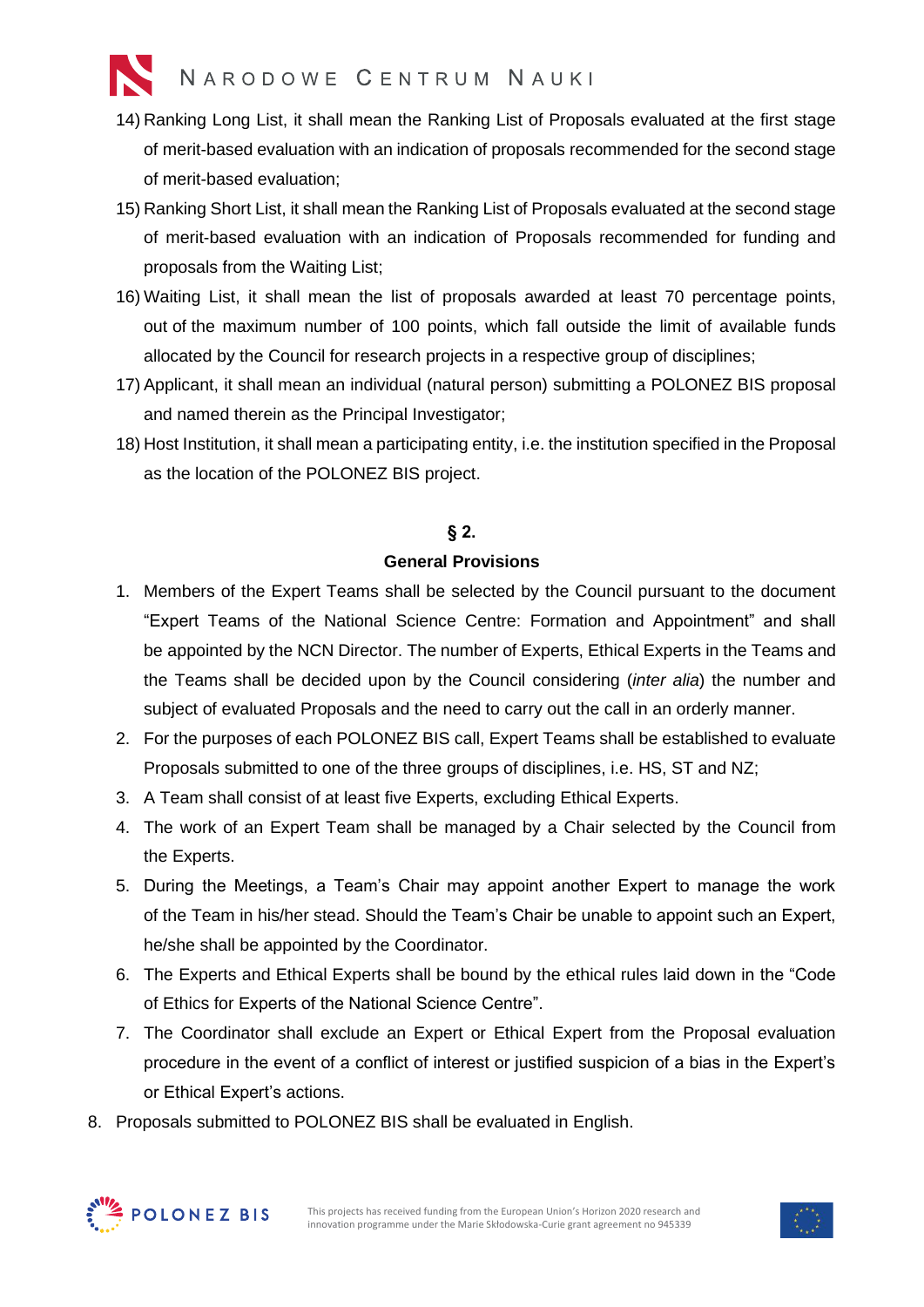

#### **§ 3.**

#### **Teams**

- 1. The duties of the Teams shall include:
	- 1) evaluation of Proposals and
	- 2) compilation of Ranking Long Lists and Ranking Short Lists.

#### **§ 4.**

#### **Coordinators**

- 1. The duties of Coordinators shall include:
	- 1) running eligibility checks of Proposals;
	- 2) providing the Chair with the list of Proposals in which at least one auxiliary NCN Review Panel has been identified in a group of disciplines other than the one to which the Proposal was submitted, i.e. HS, ST and NZ;
	- 3) naming Experts and Ethical Experts to draft individual reviews in the event of the Team's Chair experiencing a conflict of interest;
	- 4) appointing an Expert to draft an individual review of Proposals in which at least one auxiliary NCN Review Panel has been identified in a group of disciplines other than the one to which the Proposal was submitted, i.e. HS, ST and NZ in respect of which the Chair requested a second individual review; Experts required to draft second individual reviews shall be appointed from other Expert Teams established to evaluate Proposals in the same Edition of the NCN calls;
	- 5) organising Team Meetings or Committee Meetings, including:
		- a) summoning Meetings and participating in them;
		- b) verifying the conformity of the Meeting minutes drawn up by the recording clerk with the actual course of the Meetings and resolutions of the Committee or Team;
	- 6) appointing Reviewers from the candidacies put forward by the Experts;
	- 7) assessing the accuracy and impartiality of the reviews drafted by the Experts, Ethical Experts and Reviewers; and
	- 8) presenting the Director with the Ranking Lists established by the Teams for his approval.
- 2. Coordinators shall organise the Team's work and cooperate with the Team's Chair.

### **§ 5.**

#### **Team's Chair**

- 1. The duties of the Team's Chair shall include:
	- 1) appointing Experts to draft individual reviews at the first stage of the merit-based evaluation, with the exception of the situation described in  $\S$  4 (1) (3);



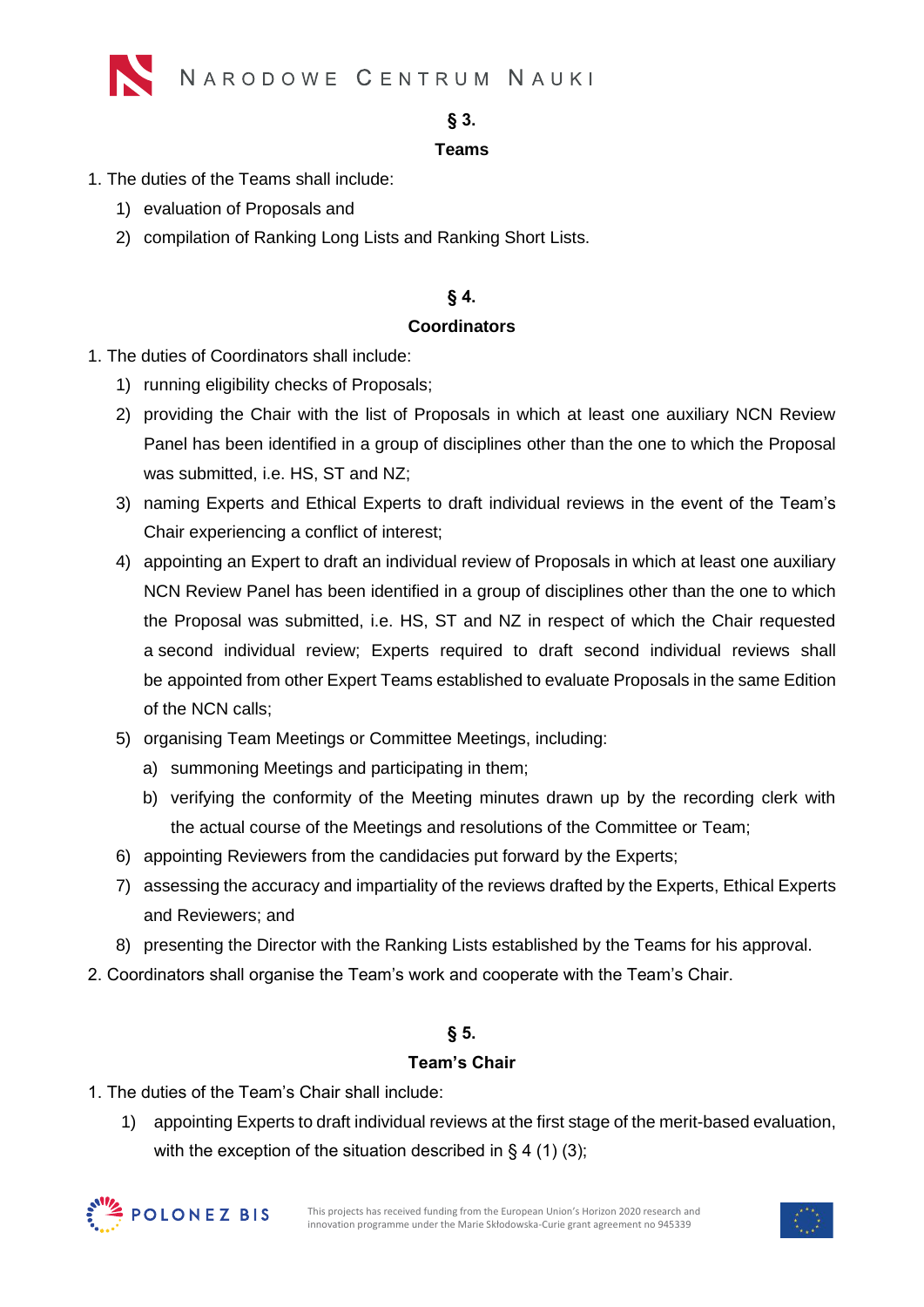

- 2) selecting Ethical Experts to draft individual reviews of the ethics issues in Proposals at the second stage of merit-based evaluation, with an exception of situations described in §4 (1) (3);
- 3) selecting Proposals from the list of Proposals in which at least one auxiliary NCN Review Panel has been identified in a group of disciplines other than the one to which the Proposal was submitted, i.e. HS, ST and NZ, for which (in well-justified cases) a second individual review shall be drafted by an Expert from another panel; the Chair may consult his/her decision in this respect with the Experts drafting individual reviews;
- 4) chairing the Team Meetings, subject to the situation described in § 2(5);
- 5) conducting voting and
- 6) approving the minutes from the Team Meetings.
- 2. The Team's Chair shall cooperate with the Coordinators.

### **§ 6.**

#### **Experts**

- 1. The duties of the Experts shall include:
	- 1) drafting individual reviews of Proposals assigned by the Team's Chair or Coordinator at the first stage of the merit-based evaluation and presenting them during the first Session;
	- 2) drafting a second individual review of the assigned Proposal from another group of disciplines;
	- 3) participating in the Team Meetings, as well as:
		- a) drafting justifications for the final grades of the Proposals that are not recommended for the second stage of merit-based evaluation or Proposals that are not recommended for funding that have been assigned during the Team Meetings;
		- b) putting forward the candidacies of at least five Reviewers to review each Proposal reviewed at the first stage of merit-based evaluation and recommended for the second stage of evaluation;
		- c) presenting the individual reviews of the Reviewers on the assigned Proposals during the second Session and
		- d) participating in the work of the Committee.

#### **§ 7.**

#### **Ethical Experts**

- 1. The duties of the Ethical Experts shall include:
	- 1) drafting individual reviews of the ethics issues in the Proposals assigned by the Team's Chair or Coordinator at the second stage of merit-based evaluation;
	- 2) participating in the Expert Team Meetings at the second Session,



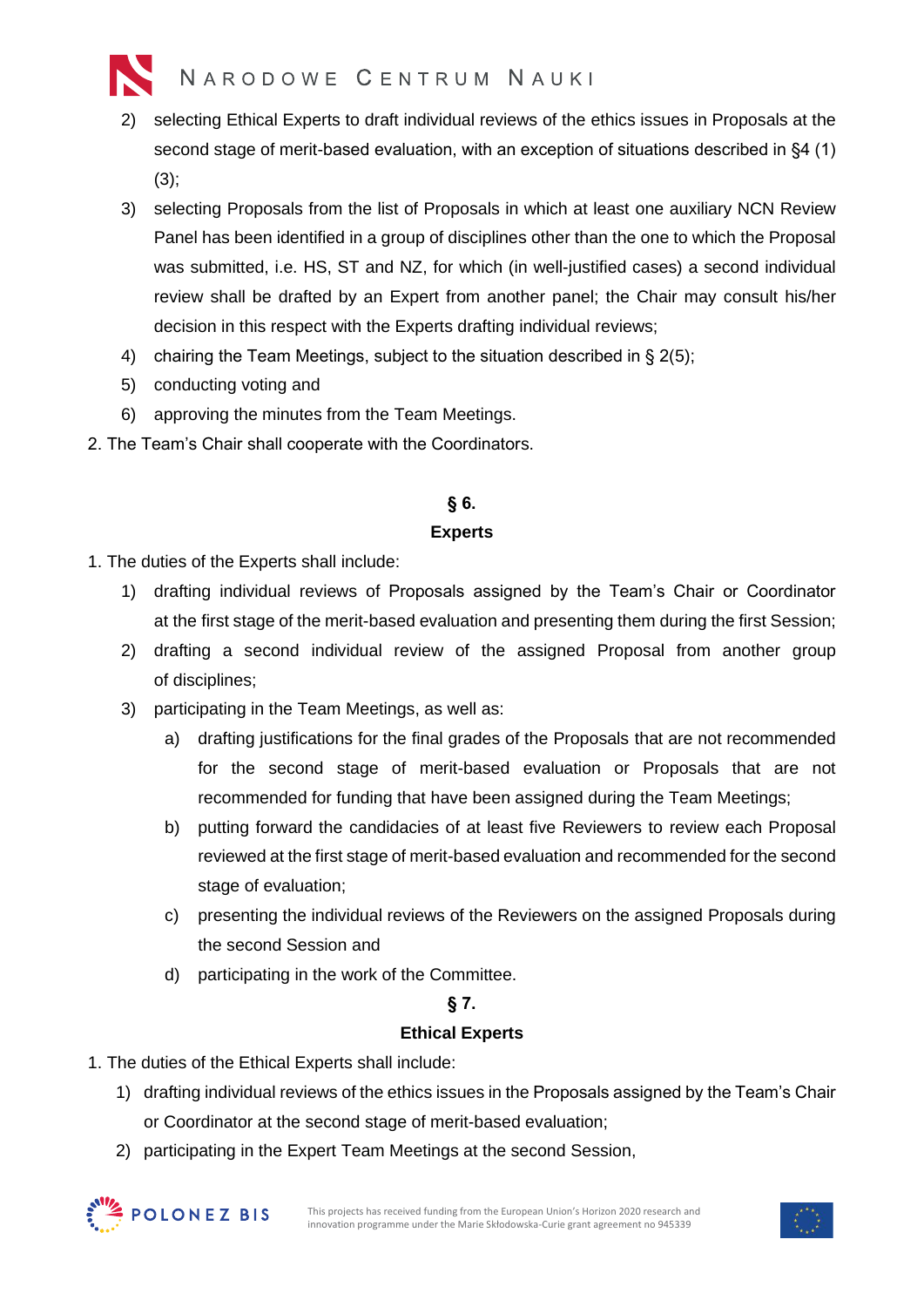

- 3) participating in the work of the Committee and
- 4) drafting the final review on the ethics issues in the Proposals at the second stage of meritbased evaluation assigned at the Team Meeting during the second Session.

#### **§8.**

#### **Proposal Evaluation Stages**

- 1. Proposals shall be subject to an eligibility check and merit-based evaluation.
- 2. The eligibility check of Proposals shall be performed by the Coordinators.
- 3. The eligibility check shall comprise:
	- 1) verification of the Proposal for completeness,
	- 2) verification of whether the Proposal complies with all the requirements set out in the call text,
	- 3) verification of whether the expenditures outlined in the Proposal comply with the terms specified by the Council in the call text,
	- 4) in the case of host institutions outside of the public finance sector or institutions that do not receive any institutional core funding for research, the analysis of their legal and organisational and financial situation in order to assess whether they can provide a sufficient warranty for the correct completion of the project; the analysis may, in particular, cover the period in which the Host Institution has carried out research on a continuous basis, examination of the Host Institution's assets, including availability of the appropriate research, administrative and office infrastructure and examination of the statutory documents that constitute the basis for the Host Institution's business.
- 4. In the event of any doubt as to the analysis referred to in Point 3 (4), the Coordinator may request that the NCN Director seek a second review from an external expert.
- 5. If the analysis referred to in Point 3 (4) gives rise to any doubts as to whether the Host Institution provides a sufficient warranty for correct performance of the Project, the Proposal may be conditionally subject to merit-based evaluation. If such is the case, the Director shall request that the Host Institution provide additional explanations concerning its legal and organisational and financial situation or submit documents to confirm the same, within the prescribed period of time.
- 6. Only proposals that are found eligible in the course of the eligibility check shall be recommended for merit-based evaluation, subject to Point 5.
- 7. The merit-based evaluation of Proposals shall be carried out by the Expert Teams with the support of the Reviewers.
- 8. A proposal may be rejected as not eligible at a later stage of evaluation, in particular, if the deadline referred to in Point 5 is not adhered to or if the analysis of the explanations



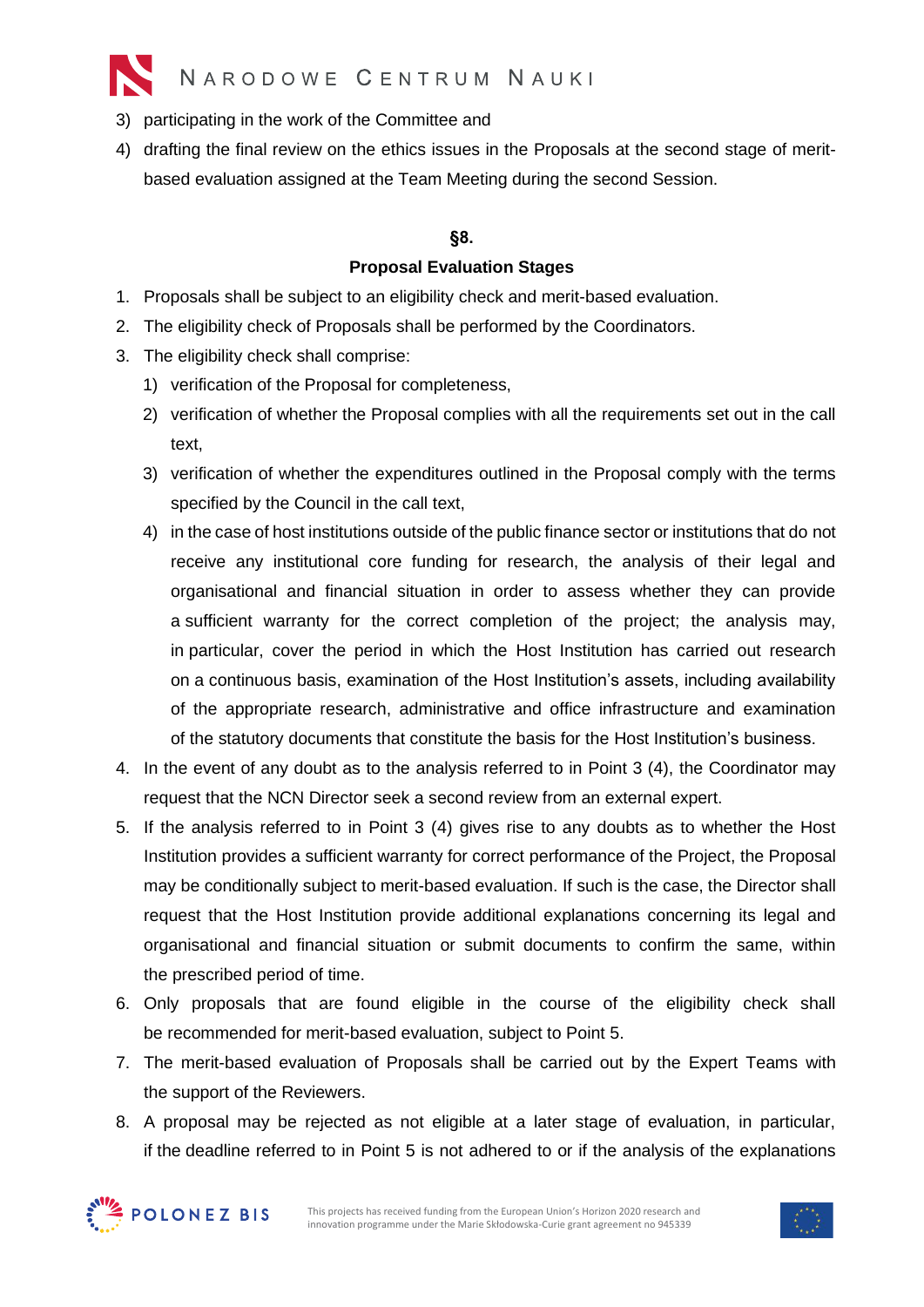## NARODOWE CENTRUM NAUKI

or documents does not dispel the doubts as to whether the Host Institution provides a sufficient warranty for the correct performance of a POLONEZ BIS Project.

- 9. The merit-based evaluation of Proposals shall be performed in two stages:
	- 1) at the first stage, Proposals shall undergo a qualification check, based on the data included in the Proposal and annexes thereto, with the exception of the full project description. The preliminary evaluation shall consist in:
		- a) individual opinions drafted by two Experts working independently;
		- b) secondi individual review of the Proposal in which at least one auxiliary NCN Review Panel has been identified in a group of disciplines other than the one to which the Proposal was submitted, i.e. HS, ST and NZ in respect of which the Chair requested a second individual review to be drafted by an Expert from another Team;
		- c) Team's verdict delivered at the first Session consisting in discussing the individual reviews and establishing a Ranking Long List;
	- 2) at the second stage, the Proposals shall undergo a specialist evaluation, based on the data included in the Proposal and annexes thereto, with the exception of the short project description. The specialist evaluation shall consist in:
		- a) individual reviews drafted by at least two Reviewers acting independently. Exceptions to the above requirements regarding the number of reviews are acceptable in welljustified cases. The reason for the exception shall be reported to the Director by the Coordinator;
		- b) review of the ethics issues drafted by two Ethical Experts acting independently; it shall apply to Proposals in which the Applicants answered "YES" to at least one question in the ethics issues section or "no" decision was agreed by the Team at the first stage of merit-based evaluation in reply to the question on the ethics issues;
		- c) evaluation of an interview with the Principal Investigator held by the Experts:
			- − the Principal Investigator shall be notified of the interview by the Coordinator within 14 days in advance;
			- − the Coordinator shall provide the Principal Investigator with the Experts', Reviewers' and Ethical Experts' reviews of the Proposal within 14 days before the interview;
			- − the Principal Investigator shall be obliged to participate in an interview via the telecommunications tools that are proposed to him/her;
			- − failure to take part in the interview shall be deemed as withdrawal from applying for funding of the Proposal under the call;
		- d) Team's verdict delivered at the second Session consisting in discussing the individual reviews, results of the interview and establishing a Ranking Short List.



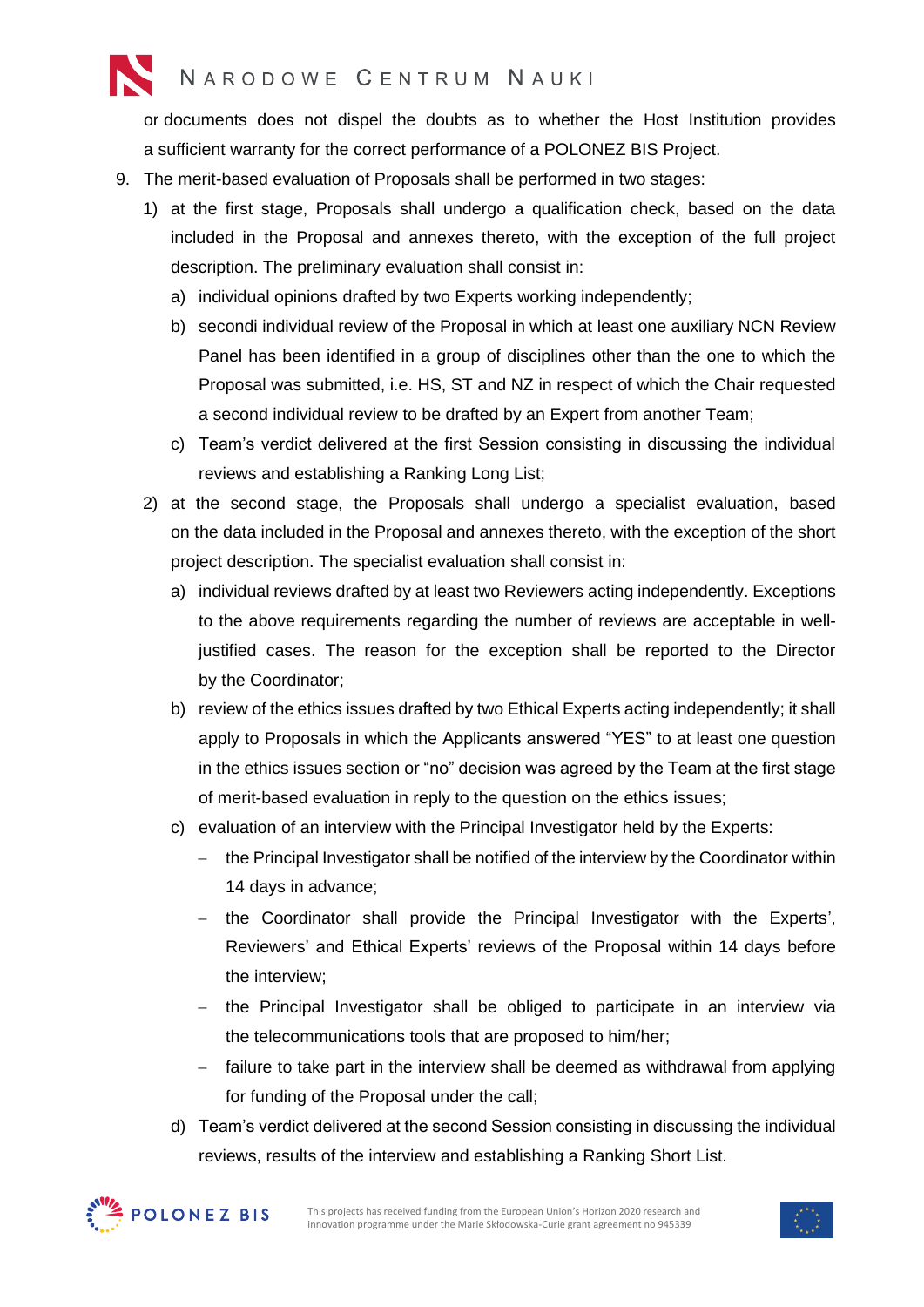### **§9.**

### **Team Meetings**

- 1. The duration of Team Meetings should depend on the number of Proposals to be evaluated and the volume of work necessary for their evaluation.
- 2. On having completed all individual reviews assigned to them, the Experts or Ethical Experts shall be given electronic access to all the other individual reviews drafted within the Team to which they were appointed.
- 3. Team Meetings shall be held in the presence of a quorum of more than a half of the Team's members; the Ethical Experts are not included in the quorum.
- 4. Team Meetings shall be held by the Team's Chair or Expert appointed in his/her stead.
- 5. A Coordinator and a recording clerk shall participate in every Team Meeting, but shall not take part in the voting.
- 6. In the case of a conflict of interest, the Expert or Ethical Expert shall have to leave the meeting room. Exclusion of the Expert or Ethical Expert on the grounds of a conflict of interest shall not affect the quorum when voting.
- 7. The minutes shall be taken by the recording clerk and approved by the Coordinator and Team's Chair.

### **§10.**

### **Committee Meetings**

- 1. Committees composed of Experts and Ethical Experts shall be formed to interview the candidates.
- 2. The number of Committees shall depend on the number of Proposals recommended for the second stage of merit-based evaluation and the number of Experts.
- 3. A Committee shall comprise at least five Experts. At least two Ethical Experts shall participate in the interviews with candidates whose Proposals are subject to individual reviews of the ethics issues.
- 4. A Committee Meeting shall be held in the presence of a quorum of more than half of the Committee members; the Ethical Experts shall not be included in the quorum.
- 5. A Coordinator and a recording clerk shall participate in every Committee Meeting.
- 6. In the case of a conflict of interest, the Expert or Ethical Expert shall have to leave the meeting room. Exclusion of the Expert or Ethical Expert on the grounds of a conflict of interest shall not affect the quorum during voting.
- 7. The recording clerk shall take the minutes of the Committee Meetings, which shall be annexed to the minutes of the Team Meetings.



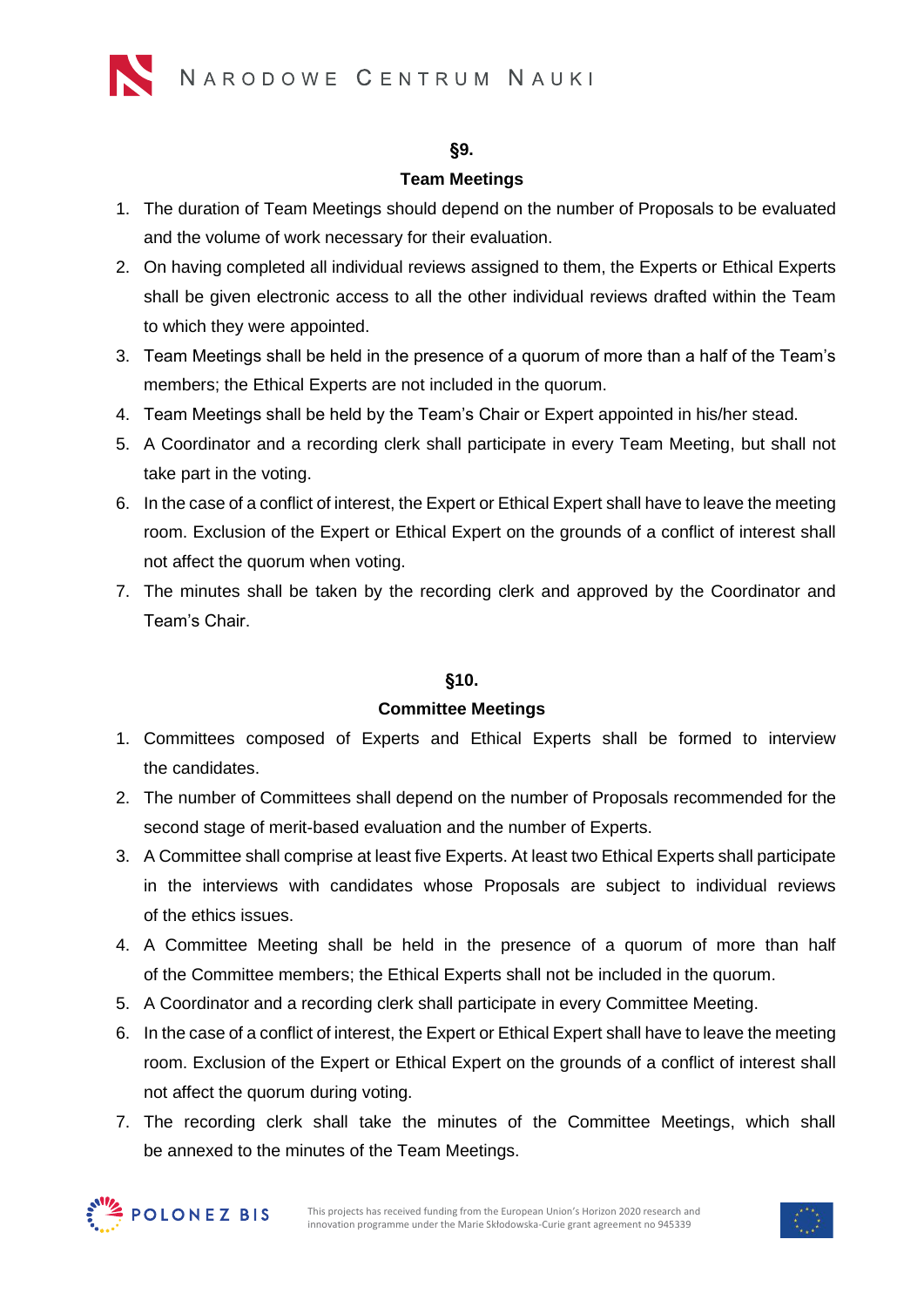

#### **§11.**

#### **Evaluation of Proposals at the Team Meetings**

- 1. Proposals recommended for merit-based evaluation shall be the subject of analysis and discussion at the Team Meeting.
- 2. The budget shall not be subject to any changes.
- 3. Proposals shall be allotted a score based on Experts' and Reviewers' individual reviews thereof and, if applicable, auxiliary individual reviews and individual reviews of the ethics issues.
- 4. Individual reviews shall not be binding upon the Team and shall be treated merely as a point of departure in the discussion on the final score. The Team may agree upon the score during its Meeting.
- 5. Decisions of the Expert Team on the final score shall be based on the analysis of the Proposal and discussions on the legitimacy of funding the Proposal against other Proposals reviewed in the call.
- 6. Reviewers' opinions shall not be binding upon the Team but must be addressed by the Experts.
- 7. While settling the Proposal's final score, the Team may fully agree with the Reviewers' review, partly agree with it, or disagree with it.
- 8. Additional information received during the interview referred to in §8 (9) (2) (c) may impact the final score assigned by the Experts to particular evaluation criteria that account for the Proposal's full score.
- 9. Proposals with a zero score or "no" decision agreed by the Expert Team in any reviewed criterion, subject to the second sentence, must not be recommended for funding. The sanction laid down in the preceding sentence does not apply to the "no" answer or zero score in the data management evaluation criterion or question on the interdisciplinary approach of the Proposal.
- 10. Proposals with a "no" decision agreed in the ethics issues evaluation criterion at the first stage of merit-based evaluation shall not be disqualified from the evaluation procedure. The ethics issues of such Proposals shall be evaluated at the second stage of merit-based evaluation by two Ethical Experts.
- 11. Proposals deemed incompliant with any criteria of the call text by the Expert Team shall not be recommended for funding.
- 12. If, at the first or second stage of evaluation, the Team finds that the Proposal is missing any information, data, techniques, tools, perspectives, concepts or theories in a panel or group



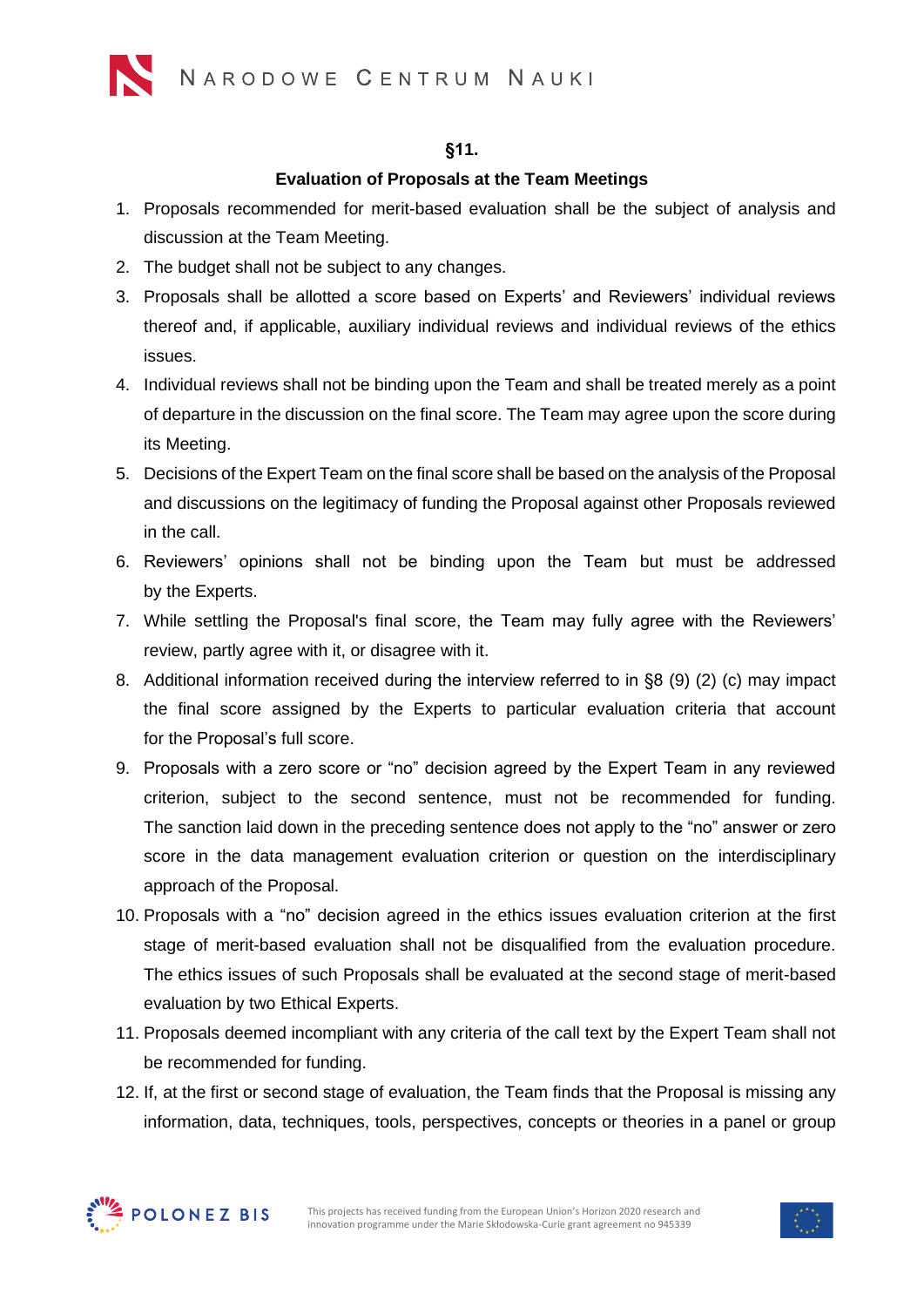# NARODOWE CENTRUM NAUKI

of disciplines to which it was submitted, i.e. HS, ST or NZ, it may be rejected on the grounds that it is missing information necessary for its evaluation.

- 13. If the Team cannot find a common position on the evaluation of a Proposal, it shall make the decision by way of a vote; the Ethical Experts shall vote on the ethics issues only.
- 14. Decisions by the Team that should require a vote shall be taken by a simple majority.
- 15. Ranking Long Lists and Ranking Short Lists must be approved by an absolute majority vote; the Ethical Experts shall not vote and shall not be included in a quorum.
- 16. The Expert Team may recommend for funding Proposals that have been awarded at least 70 points out of the maximum number of 100 points, subject to Point 17.
- 17. If a Ranking Long List includes Proposals with the same score, their final ranking order will depend on the degree to which they take an interdisciplinary approach to the research, with more interdisciplinary proposals being given priority. The degree to which proposals are interdisciplinary shall be evaluated by the Expert Team.
- 18. Proposals that meet the criteria laid down in Point 16, but fall outside of the limit of available funds allocated by the Council for research projects in a respective group of disciplines shall be included on the Waiting List.
- 19. The Team may conditionally recommend one Proposal for funding, which is partially within the limit of available funds agreed upon by the Council.
- 20. The funding decision with regard to Proposals referred to in Point 19 shall be taken by the NCN Director, after considering the percent ratio of oversubscription of the POLONEZ BIS budget allocated to individual groups of disciplines; if the NCN Director decides to reject the Proposals, they shall be placed at the top of the Waiting List.
- 21. The Team shall not be required to distribute the whole funding available and cannot recommend for funding Proposals that exceed the available funding, subject to Point 19.

### **§ 12.**

#### **Ranking Lists**

- 1. The Coordinator shall present the Director with the Ranking Lists compiled by the Teams.
- 2. In exceptional cases, the Coordinator may, having consulted the Team, modify the scores of the Proposals, i.e. the order of research projects on the Ranking List. The modification procedure shall be as follows:
	- 1) the consultation may have the form of circulating a query to all Experts with a justification of suggested modification and the deadline by which they should respond;
	- 2) after the lapse of time in which to reply, the Coordinator shall decide on the modification, taking into account the opinions received from the Experts and